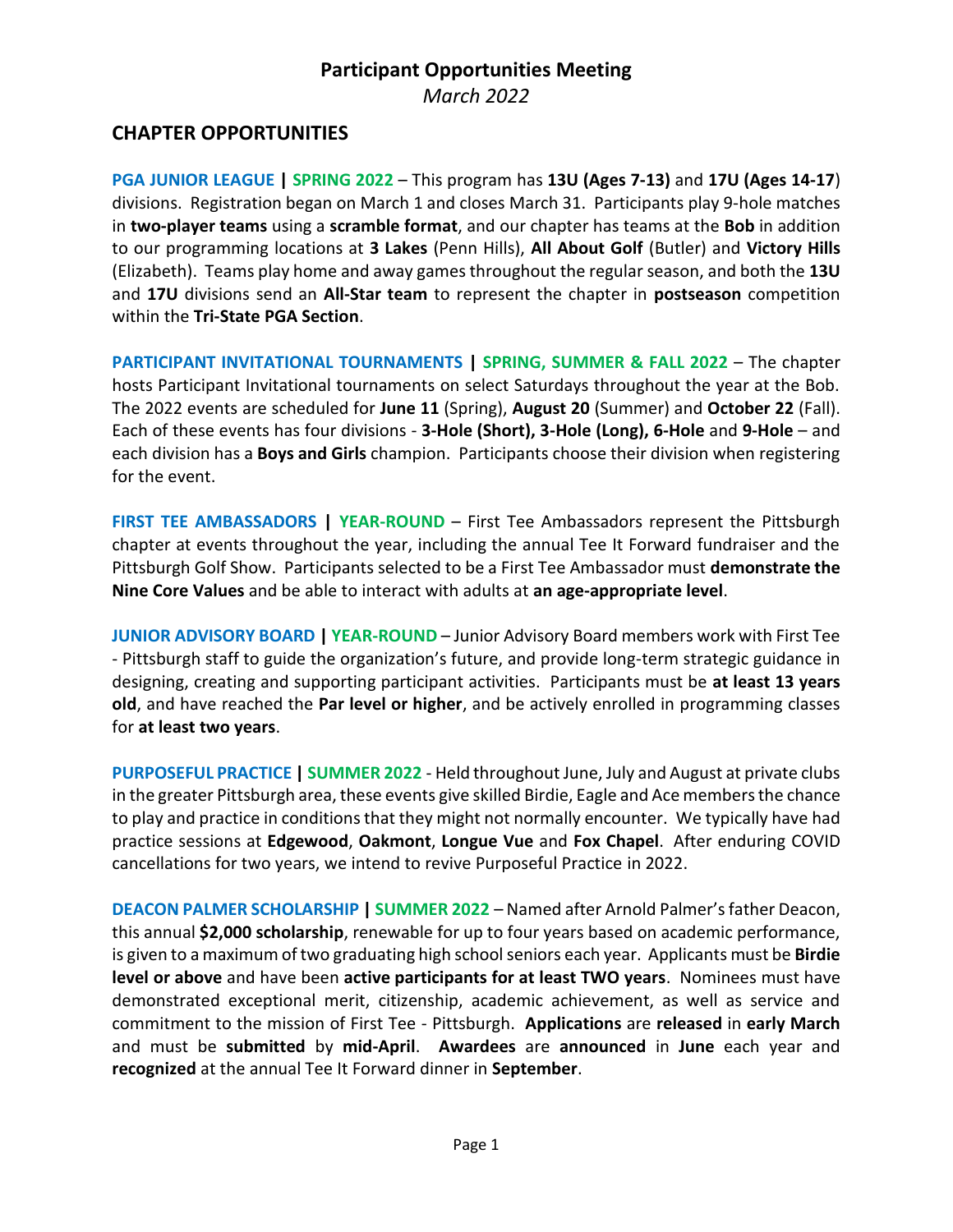**STRAUNCH INTERNSHIP | SUMMER 2022** – Commemorating Paul Straunch, pronounced "Strow," this paid internship is for participants ages 16 and older, who embody the "character, precision, compassion and honesty" demanded by the game of golf. Interns can earn **up to \$1,000** working throughout the summer at the **Bob O'Connor Golf Course**, assisting the staff for approximately **20 hours per week**. Applicants must **submit an essay by May 1**, outlining how they feel they can contribute to the chapter as an intern, in addition to having a valid work permit and transportation to and from the facility.

**BOB FORD LEADERSHIP AWARD | SUMMER 2022** - Created by the former Oakmont Country Club Head Professional, this annual one-time **\$5,000 scholarship** is given to a graduating high school senior who best exemplifies the leadership qualities Bob Ford demonstrated throughout his career. Applicants must be **Birdie level or above** and have been **active participants for at least THREE years**. Participants **submit** an **essay** by **early August**, outlining the impact the First Tee - Pittsburgh has had on their life, which is reviewed by the scholarship committee. Finalists for the award **MUST BE available** to interview with Mr. Ford in person in **late August** at a date and time to be determined by mutual agreement.

### **REGIONAL OPPORTUNITIES**.

**FIRST TEE CHAMPIONS CHALLENGE | FEBRUARY 18-20, 2022**- Held each year in **Naples, Florida** in conjunction with First Tee - Naples/Collier and the Chubb Classic on the PGA Champions Tour. **Two participants** and **one coach** attend from **twelve chapters** on the East coast. FTP typically sends two **males (even years)** or two **females (odd years)** to make housing arrangements easier to manage. This year Dylan Callaway and Danny McCloskey represented our chapter, and they were accompanied by Coach Aaron Lindauer.

**NORTHEAST REGIONAL CHALLENGE | JUNE 20-21, 2022** - Our chapter typically sends **four players** to this annual event. Last held in 2019 when the **Greater Philadelphia** chapter hosted with housing at Villanova University, participants had the opportunity to play at Walnut Lane Golf Course and Merion Golf Club. In addition to a Life Skills test, the competitors play two 9- or 18 hole rounds depending on skill level and participate in supervised activities in the city. First Tee – Pittsburgh will be hosting the event this year, with activities and playing sites still to be determined. Other chapters that participate include **Washington D.C**., **Trenton**, **Metropolitan New York**, **Connecticut**, **Raritan Valley** (NJ),

**RIVER RIVALS CUP | TBD** - This annual event features teams from the **Pittsburgh** and **Cleveland** chapters, **and the host and location rotates** each year. In 2020, our chapter had planned to host the competition at **Black Hawk Golf Course**, our programming location in **Beaver Falls**. Lunch and Life Skills testing typically begins at 11:00 AM, and tee times start at 12:00 PM. There are eight participants on each team, and they play six holes of Scramble format, six holes of Alternate Shot, and six holes of Best Ball during their round, all with Stableford scoring.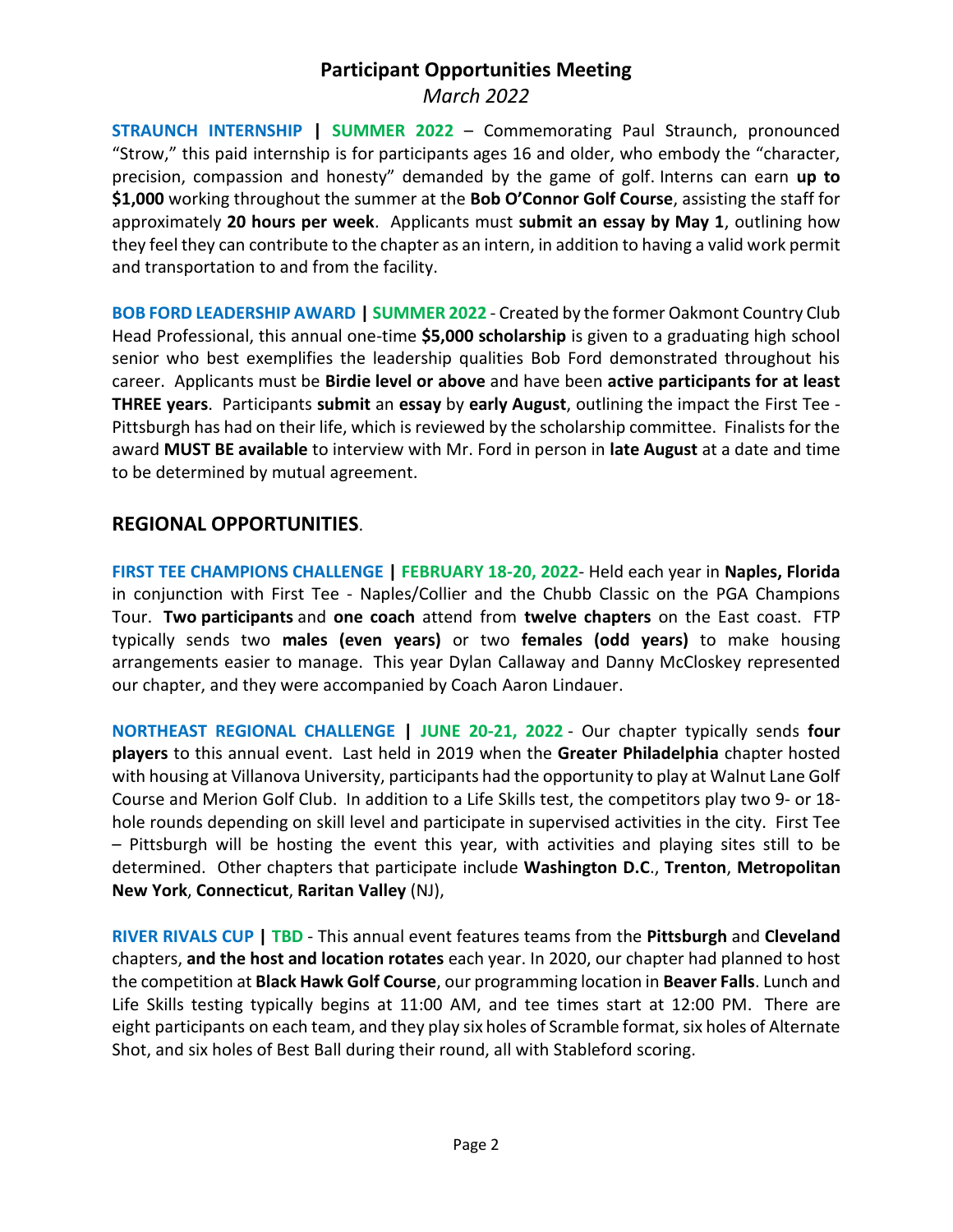**FOXBURG HICKORY CHAMPIONSHIP | JUNE 2-4, 2022 –** The **Society of Hickory Golfers** hosts one of their annual tournaments at Foxburg Country Club in Clarion County, about 55 miles north of Pittsburgh. Foxburg was founded in 1887 and is the oldest continually used course in the United States. **Dr. Bern Bernacki**, the former Co-Chair of First Tee - Pittsburgh Board of Directors, is an avid hickory player, and annually sponsors **two to four participants** from our chapter to play in this event

#### **NATIONAL OPPORTUNITIES** *(Detailed requirements are available on the First Tee website.)*

**FIRST TEE FUTURE ENTREPRENEURS PRESENTED BY WELLS FARGO | MAY 3-5, 2022 –** This event is for four male or female participants and alumni ages 17-30, and will be held in **Washington, D.C**. Participants must be a High School senior and active First Tee participant for at least one year, or a current HBCU student or graduate who is a registered member of the First Tee Alumni Network, with a business or entrepreneurial studies concentration.

**JOHN DEERE DRIVE YOUR FUTURE [ACADEMY](https://firsttee.org/programs/youth-opportunities/john-deere-leadership-academy/) (GIRLS ONLY) | JUNE 6-10, 2022** - This event is for 24 female participants only, and is held in **San Francisco, California**. The event focuses on leadership development, remaining active in the game of golf, learning the value/impact of volunteerism, and recognizing the importance of teamwork and 24 participants will be chosen.

**JOHN DEERE POWER FOR GOOD [SCHOLARSHIP](https://firsttee.org/programs/youth-opportunities/john-deere-power-good-scholarship/) CONTEST | JUNE 27-JULY 1, 2022 -** Participants submit a written essay about how they are a 'Power for Good' through service to their communities, schools, and neighborhoods. Three essay applicants will each receive a one-time \$5,000 college scholarship and a VIP experience at the John Deere Classic in **Silvis, Illinois**.

**FIRST TEE NATIONAL [CHAMPIONSHIP](https://firsttee.org/programs/youth-opportunities/first-tee-national-championship/) | JUNE 28-JULY 1, 2022 -** The second annual First Tee National Championship will be held at the **University of Notre Dame** in **South Bend, Indiana**, bringing together up to 48 of First Tee's elite players for an opportunity to showcase how the program has helped build the strength of character needed to play at the collegiate or next level.

**PARTICIPANT ADVISORY COUNCIL | JULY 11-13, 2022 -** Participants selected to attend this opportunity in **Jacksonville, Florida** must be in high school and be accessible for virtual conference calls meetings before the event.

**FIRST TEE GAME CHANGERS [ACADEMY](https://firsttee.org/programs/youth-opportunities/life-skills-leadership-academy/) HONORING JOE LOUIS BARROW | JULY 19-23, 2022 –** The 72 participants selected to attend the academy in **Philadelphia, Pennsylvania** will have the opportunity to further strengthen and develop their leadership skill in various methods. They will be encouraged to develop their leadership qualities and skill set through engaging workshops, panel discussions/seminars, and volunteer opportunities.

**FIRST TEE CORPORATE CONNECT IN PARTNERSHIP WITH THE COCA-COLA COMPANY | AUGUST 24-27, 2022 -** Coca-Cola Company offers five participants the chance to experience downtown **Atlanta, Georgia** visiting the Coca-Cola campus, attending new hire training, and taking part in